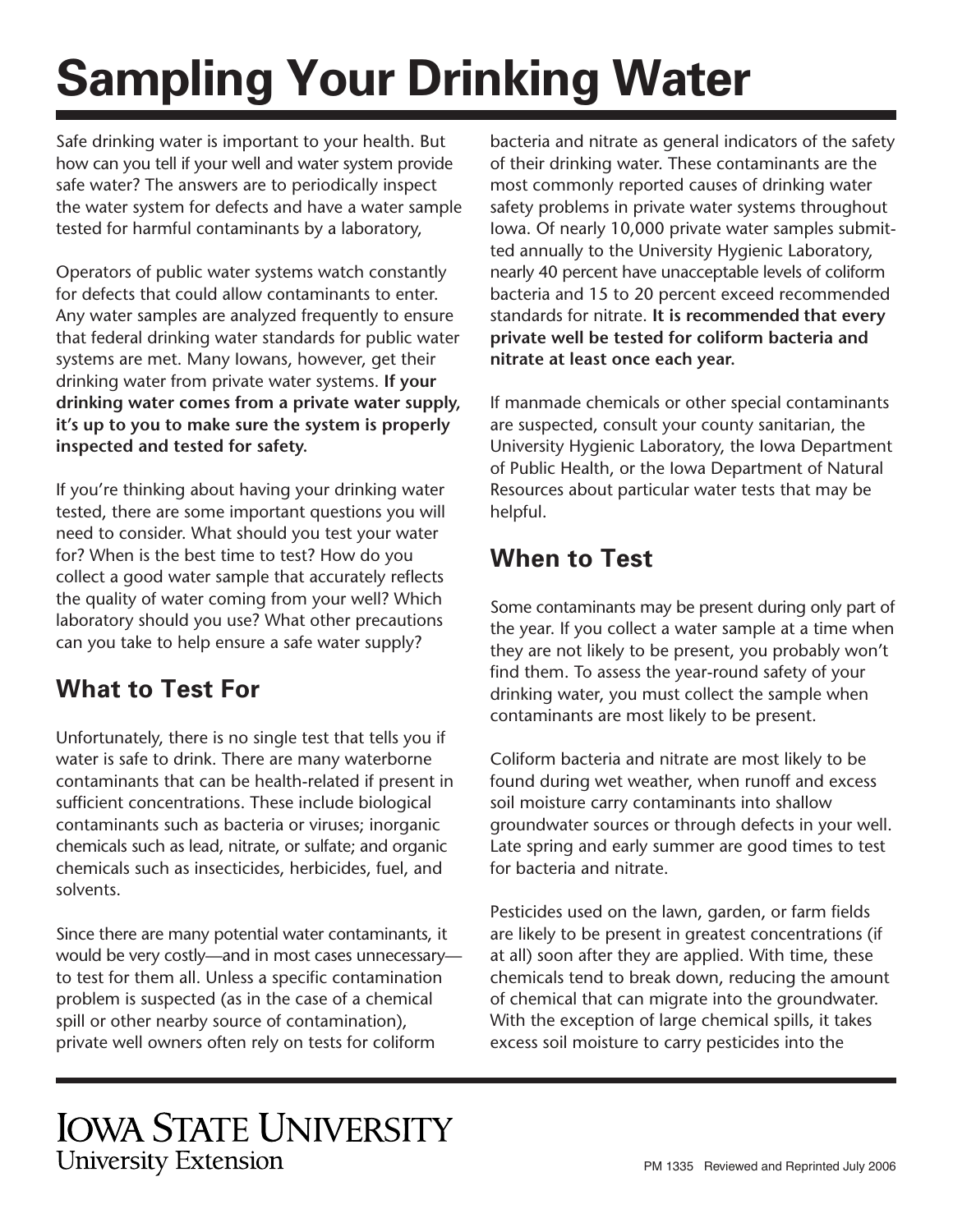ground. So once again, late spring and early summer are good times to test for pesticides if they are of concern to you.

The poorest times to test water quality are during extremely dry weather or when the ground is frozen. In either case, lack of moisture migration through the soil profile reduces the likelihood of finding high contaminant levels in wells. So a "safe" test result during winter (or a very dry season) provides no guarantee that contaminants won't be present during wet weather.

#### **Where to sample**

The best location to collect a drinking water sample is at the tap you drink from most frequently. If contaminants are found, you will need to inspect your water system for defects and, if necessary, collect additional samples at other locations to determine if the impurities are entering at the well or through defects in the plumbing system.

Special care must be taken when sampling for bacterial contaminants. Bacteria are commonly carried on dust or dirt particles. So avoid drawing a sample for bacterial tests in extremely dirty locations where dust could accidentally enter the sterile sample container. Clean *indoor* locations are best. If an outdoor sampling location must be used, avoid drawing bacterial samples from frost-proof hydrants. The buried valve that allows them to drain and avoid freezing can also allow bacterial contaminated water to be drawn into the riser pipe leading to the hydrant.

### **Collecting the Sample**

To get accurate water quality test results, you will need to take some precautions when collecting the samples. Contact the laboratory for the appropriate sample container. Some tests, such as the one for coliform bacteria, require that the sample be collected in a sterile container. Some other tests require special preservatives in the sample container. Most laboratories will supply appropriately prepared containers of suitable size when you tell them which contaminants you wish to test for.

Always take time to read the sampling instructions provided by the laboratory. **The general sampling**  **instructions that follow are suitable for coliform and nitrate tests.** Lead, pesticides, and other contaminants may require special sample collection procedures.

To obtain water samples from your well, you will need to flush the water line leading to the tap. Since dirt and bacteria can accumulate in aerator screens, remove these before flushing the line. Then open the tap to full flow and let it run until water arrives from the well. A reduction in water temperature usually signals that water is arriving from the well. Next, reduce the flow to a pencil-sized stream. Open the sample container, fill it to within one-half inch of the top, and replace the cap *immediately*. Do *not* rinse the sample container.

If the sample will be analyzed for coliform bacteria, take care to avoid contaminating the sample as you fill the container. Bacteria on your hands or on dust particles in the air can affect test results. Do not allow the interior of the bottle, its rim, or the inside of the cap to come into contact with anything other than the water itself. Close the sample container as soon as an adequate amount of water has been placed in it.

Once the sample is collected get it to the laboratory as soon as possible. To ensure accurate results, many tests require that the sample be received at the laboratory within a certain time period. **Coliform bacteria samples, for example, must be received within 48 hours after sample collection.** Longer holding times can permit changes in the bacterial concentration to occur. This may lead to incorrect conclusions about your water quality.

If the sample cannot be mailed or transported immediately, refrigerate it (do not freeze) and get it to the lab as soon as possible. Avoid mailing samples during weekends or holidays, as delivery may be delayed during these periods.

If you have difficulty getting water samples to the laboratory by mail within 48 hours, check with your local post office for advice on the best time to mail parcels. If that doesn't help, you may need to contact a carrier service that specializes in rapid parcel delivery.

Before mailing your sample, but sure to fill out the sample submission form provided by the lab. Your name, address, and the date and time of sample collection are required.